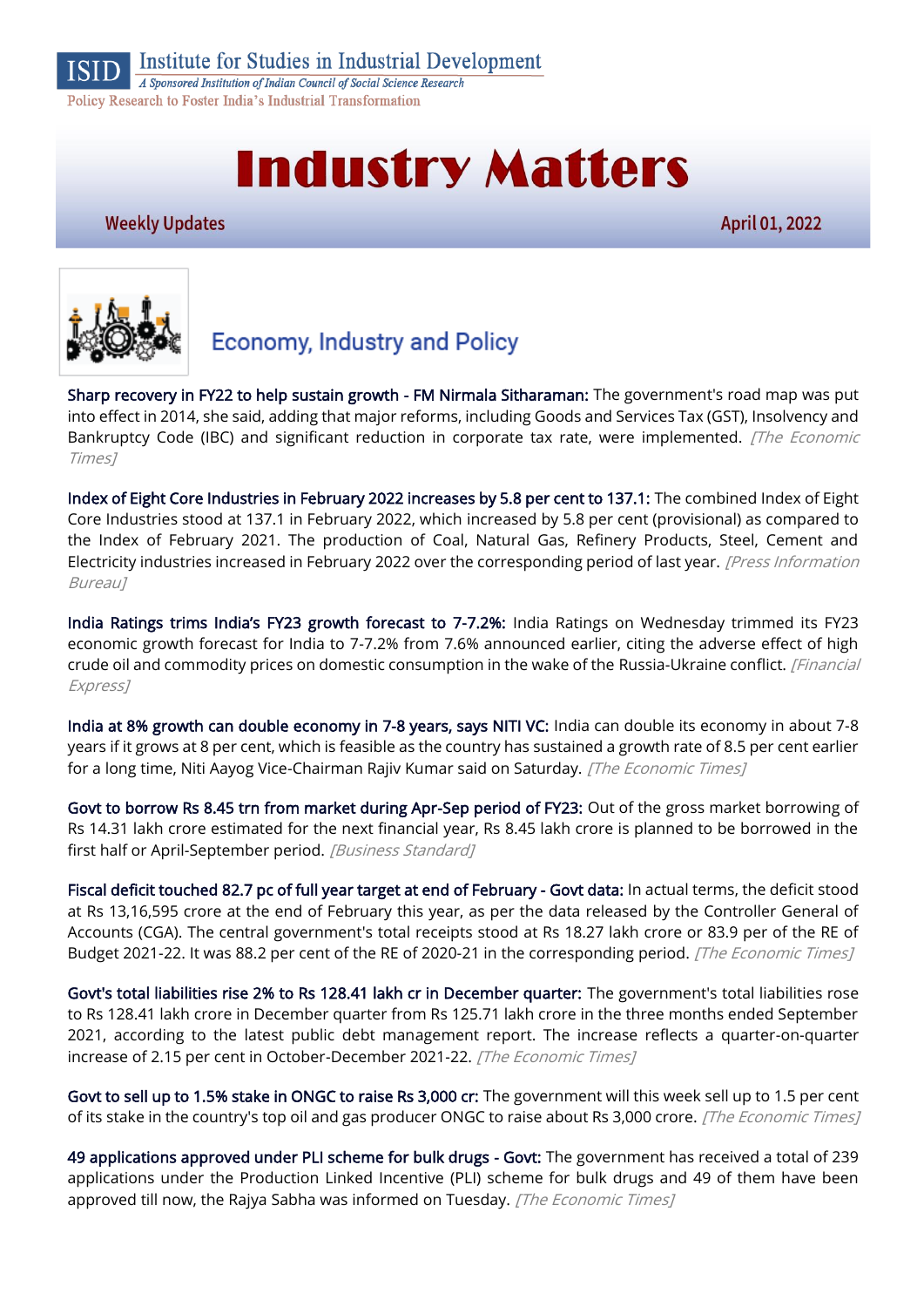[Rs 23K-cr BSNL, MTNL assets to be monetised:](https://www.business-standard.com/article/economy-policy/dipam-monetises-17-bsnl-mtnl-properties-valued-at-rs-23-358-crore-122033001657_1.html) In the first phase of monetisation, 11 assets of BSNL valued at Rs 18,200 crore, and six assets of MTNL worth Rs 5,158 crore have been approved for monetisation. *[Business* Standard<sub>1</sub>

[Need simpler GST regime, stable policy setting - Sumant Sinha, Assocham President:](https://economictimes.indiatimes.com/news/economy/policy/need-simpler-gst-regime-stable-policy-setting-sumant-sinha-assocham-president/articleshow/90503873.cms) Laying the roadmap for India to further improve on the ease of doing business ranking, Sinha said multiple GST rates and cumbersome taxation process were some issues that needed to be resolved to help India be in the 20s or 30s as against its current position. India was 63rd in the last report of the World Bank. [The Economic Times]



#### **Foreign Investment**

[Rs 3,343 crore received as FDI in defence sector since 2014 - Govt:](https://www.business-standard.com/article/economy-policy/rs-3-343-crore-received-as-fdi-in-defence-sector-since-2014-govt-122032801202_1.html) During the period from 2001-2014, a total FDI inflow of about Rs 1,382 crore was reported and from 2014 till date, a total FDI of about Rs 3,343 crore has been reported. [Business Standard]

[Maha signed MoUs worth Rs 3 lakh cr with 98 firms amid pandemic - Minister Subhash Desai:](https://economictimes.indiatimes.com/news/india/maha-signed-mous-worth-rs-3-lakh-cr-with-98-firms-amid-pandemic-minister-subhash-desai/articleshow/90463331.cms) Maharashtra signed Memorandums of Understanding (MoUs) worth Rs 3 lakh crore with 98 companies amid the COVID-19 pandemic, state industries minister Subhash Desai said on Saturday. [The Economic Times]

[UAE firms keen to invest in J&K - Piyush Goyal:](https://economictimes.indiatimes.com/news/economy/foreign-trade/uae-firms-keen-to-invest-in-jk-piyush-goyal/articleshow/90526900.cms) Some companies in the United Arab Emirates (UAE) have shown keen interest in investing in Jammu & Kashmir, particularly in its tourism and logistics sectors, commerce and industry minister Piyush Goyal has said. [The Economic Times]

[Vedanta to invest \\$1.5 bn across oil, zinc, steel businesses:](https://www.business-standard.com/article/companies/vedanta-to-invest-1-5-bn-across-oil-zinc-steel-businesses-122032501097_1.html) It also approved a USD 466 million phase-2 expansion of the Gamsberg zinc project in South Africa and another USD 348 million for steel expansion. [Business Standard]

FPI outflow shoots past **₹**[1 lakh crore mark in 2022:](https://www.livemint.com/market/stock-market-news/fpi-outflow-shoots-past-rs-1-lakh-crore-mark-in-2022-11648366333716.html) Overseas investors have pulled out a net ₹1,14,855.97 crore from the Indian markets in the current year so far, amid heightened geopolitical tensions and inflation concerns. [Mint]

[British International Investment commits \\$89 mn towards India's clean energy:](https://www.livemint.com/industry/energy/british-international-investment-commits-89-mn-towards-india-s-clean-energy-11648712365545.html) The investment comprises an \$47 million follow-on commitment to Fourth Partner Energy, and an \$42 million project finance debt investment to Thar Surya 1 Private Limited – an Indian subsidiary of Enel S.p.A, Italy (Enel). [Mint]

[Billionaire K M Birla to spend \\$7.2 billion on aluminum demand bet:](https://economictimes.indiatimes.com/industry/indl-goods/svs/metals-mining/billionaire-k-m-birla-to-spend-7-2-billion-on-aluminum-demand-bet/articleshow/90563906.cms) The company owned by billionaire Kumar Mangalam Birla will invest the amount mainly across its businesses in India and North America. [The Economic Times]



## **Trade Policy and Competitiveness**

[Foreign trade - Current policy to be extended by six months to Sept 30:](https://www.financialexpress.com/economy/foreign-trade-current-policy-to-be-extended-by-six-months-to-sept-30/2472166/) The government is set to extend the validity of the current [foreign trade policy](https://www.financialexpress.com/about/foreign-trade-policy/) (FTP), which provides a road map for boosting external commerce in goods and services, by six months through September 30. [Financial Express]

[India targeting \\$1 trillion exports by 2030 - Piyush Goyal:](https://economictimes.indiatimes.com/news/economy/foreign-trade/india-targeting-1-trillion-exports-by-2030-piyush-goyal/articleshow/90524541.cms) India has achieved a historic high in terms of export of services, close to \$250 billion. "I want services and merchandise to reach a trillion dollar by 2030, and the UAE will play a very, very important role in this. [The Economic Times]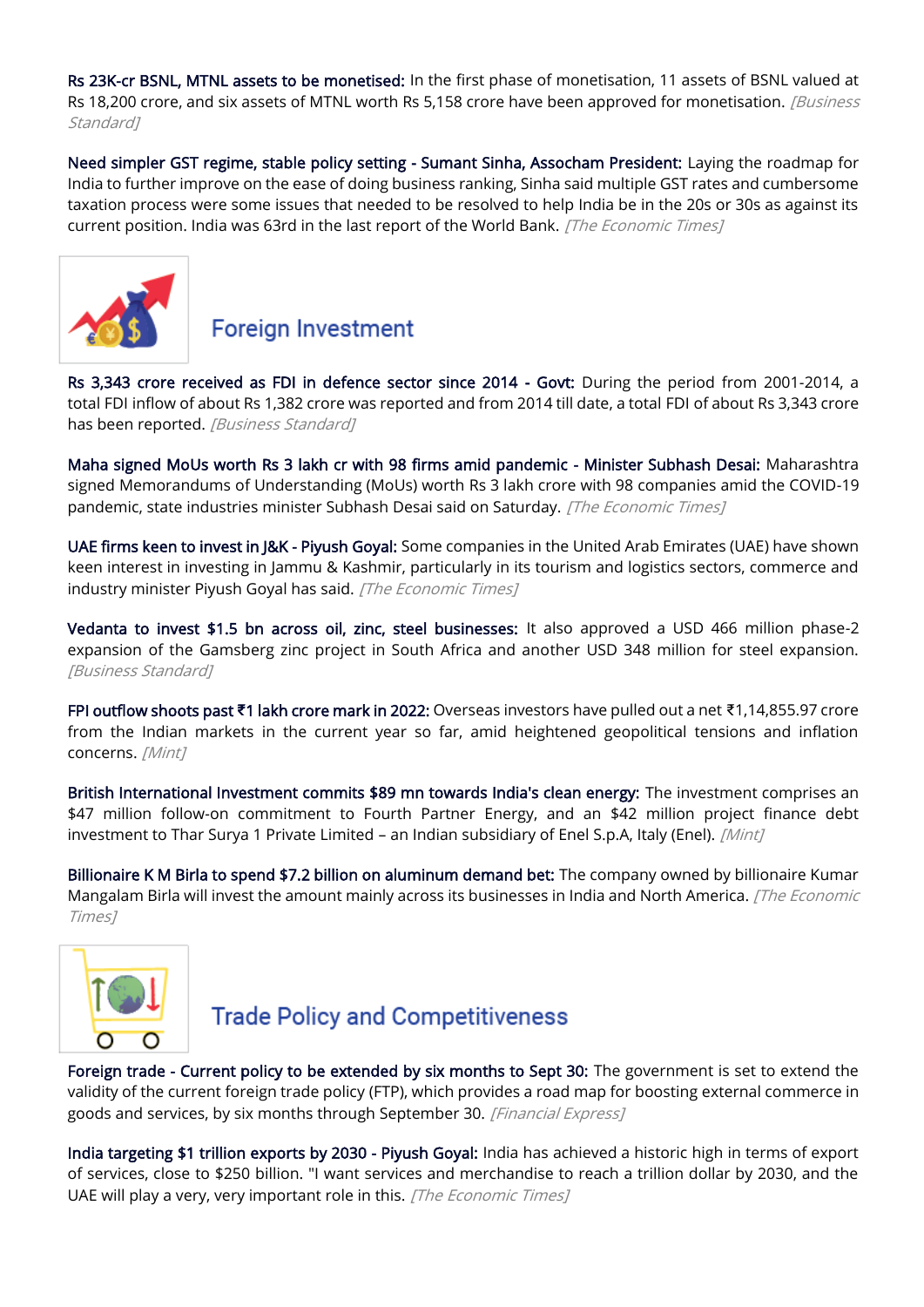[India's Chinese imports slip 7.2% to \\$65.21 bn in 2020-21; exports up 26%:](https://www.business-standard.com/article/economy-policy/india-s-chinese-imports-slip-7-2-to-65-21-bn-in-2020-21-exports-up-26-122032500774_1.html) The minister said the trade deficit with China stood at USD 44.02 billion in 2020-21 as against USD 48.65 billion. [Business Standard]

[At \\$190 billion, FY22 trade deficit near previous record, but less onerous now:](https://www.financialexpress.com/economy/at-190-billion-fy22-trade-deficit-near-previous-record-but-less-onerous-now/2471165/) Trade deficit already hit \$188.2 billion as of March 21 this fiscal. At this rate, it's expected to touch 19% of overall goods trade in FY22, compared with a record 24% in FY13, 23% in FY12 and 20.5% in the pre-pandemic year of FY20 (See chart). [Financial Express]

[India crosses crucial \\$1-trillion goods trade milestone in FY22 for the first time:](https://www.financialexpress.com/economy/india-crosses-crucial-1-trillion-goods-trade-milestone-in-fy22-for-the-first-time/2476874/) As of Wednesday, merchandise trade is estimated to have hit \$1,010 billion, said another official. "Exceeding the \$1-trillion trade level is a big psychological boost for a nation that aspires to be in the big league of top trading countries. [Financial Express]

[A new Indo-Russian transaction platform may be up this week:](https://economictimes.indiatimes.com/news/economy/policy/a-new-indo-russian-transaction-platform-may-be-up-this-week/articleshow/90551703.cms) Russia's state-owned development bank VEB and the Reserve Bank of India (RBI) have likely finalized an alternative transaction platform to facilitate bilateral trade after Western sanctions firewalled Moscow's access to the globally used Swift banking platform.  $[The$ Economic Times]

[Gujarat retains top position at NITI Aayog's Export Preparedness Index 2021:](https://economictimes.indiatimes.com/news/economy/foreign-trade/gujarat-retains-top-position-at-niti-aayogs-export-preparedness-index-2021/articleshow/90437540.cms) Gujarat has retained the top position at the NITI Aayog's second edition of the Export Preparedness Index 2021 followed by Maharashtra, Karnataka, Tamil Nadu, Haryana, Uttar Pradesh, Madhya Pradesh, Punjab, Andhra Pradesh and Telangana as the top 10 performers. [The Economic Times]



#### **Corporate Governance**

[Tata Steel to acquire Odisha-based SFML's ferro alloy assets for](https://www.livemint.com/companies/news/tata-steel-to-acquire-odisha-based-sfml-s-ferro-alloy-assets-for-rs-155cr-11648651085887.html) **₹**155cr: Tata Steel is all set to acquire ferro alloys producing assets of Odisha-based Stork Ferro and Mineral Industries for ₹155 crore in an all-cash deal, the company informed on Wednesday. [Mint]

[Tata Consumer Products to continue focus on acquisitions:](https://www.business-standard.com/article/companies/tata-consumer-products-to-continue-focus-on-acquisitions-122032600010_1.html) Tata Consumer Products has said it will continue to look at acquisitions to become a large player in the packaged foods business. [Business Standard]

[Adani, Tata AIG, ICICI Lombard among 54 prominent bidders for Reliance Capital:](https://www.livemint.com/companies/news/adani-tata-aig-icici-lombard-among-54-prominent-bidders-for-reliance-capital-11648376573725.html) Adani Finserve, ICICI Lombard, Tata AIG, HDFC Ergo, and Nippon Life Insurance are among the 54 prominent firms that have expressed interest to acquire debt-ridden Reliance Capital Ltd, promoted by the Anil Ambani Group, sources said. [Mint]

[Axis Bank acquires Citi's India consumer business in a Rs 12,325-cr deal:](https://www.business-standard.com/article/finance/axis-bank-acquires-citi-s-india-consumer-business-in-a-rs-12-325-cr-deal-122033001029_1.html) Axis Bank is the fourth-largest issuer of credit cards with a total base of 8.6 million cards and the deal will add about 2.5 million credit cardholders, making it one of the top three cards businesses in the country. [Business Standard]



# **MSMEs and Start-ups**

[PM Modi - Close to 1.25 lakh small entrepreneurs, shopkeepers have sold goods directly to govt via GeM:](https://www.financialexpress.com/industry/sme/msme-eodb-pm-modi-close-to-1-25-lakh-small-entrepreneurs-shopkeepers-have-sold-goods-directly-to-govt-via-gem/2473010/) The Prime Minister on Thursday as well had tweeted of Rs 1 lakh crore worth goods purchased by the government through GeM in the current financial year. "This is a significant increase from previous years. The GeM platform is especially empowering MSMEs, with 57 per cent of order value coming from MSME sector. [Financial Express]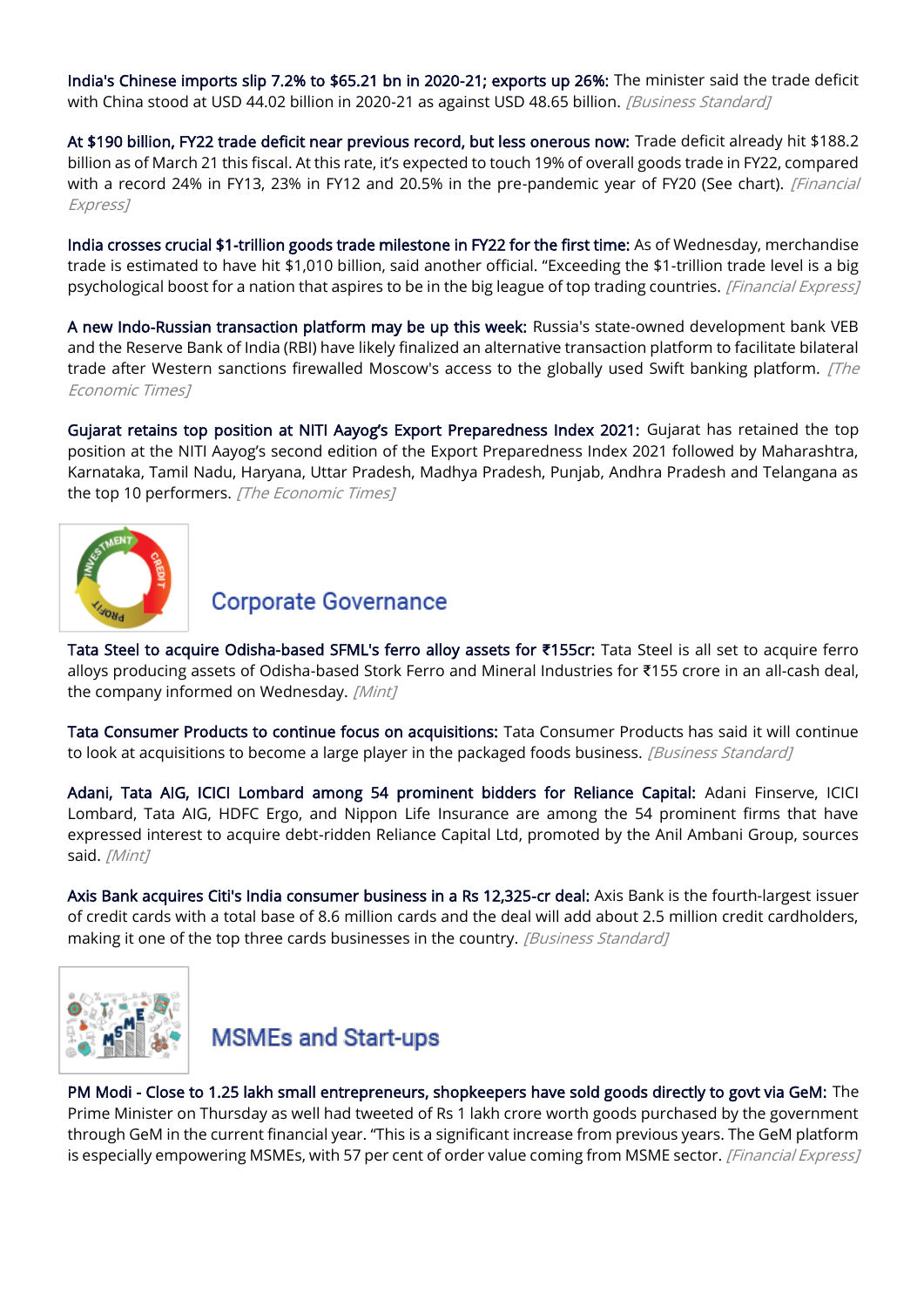[MSME sector crucial for India's economic progress, govt taking steps to add new energy into it - PM:](https://economictimes.indiatimes.com/small-biz/sme-sector/msme-sector-crucial-for-indias-economic-progress-govt-taking-steps-to-add-new-energy-into-it-pm/articleshow/90556893.cms) Prime Minister Narendra Modi on Wednesday hailed the Cabinet decision to approve a World Bank-assisted Rs 6,062 crore funding programme for the small and medium businesses, saying the government is taking many steps to add new energy into the MSME sector and support local enterprise. [The Economic Times]

[Make in India - How govt is turning to MSMEs to make India self-reliant in defence manufacturing:](https://www.financialexpress.com/industry/sme/msme-eodb-make-in-india-how-govt-is-turning-to-msmes-to-make-india-self-reliant-in-defence-manufacturing/2477821/) The government's focus on making India, which is one of the biggest importers of arms, 70 per cent self-reliant in weaponry by 2027 and promoting defence indigenisation has much to do with its MSMEs. [Financial Express]

[SIDBI acquires stake in ONDC to facilitate market access to MSMEs:](https://economictimes.indiatimes.com/small-biz/sme-sector/sidbi-acquires-stake-in-ondc-to-facilitate-market-access-to-msmes/articleshow/90439985.cms) Small Industries Development Bank of India (SIDBI) has acquired 7.84 percent stake in the open public digital infrastructure framework entity, Open Network for Digital Commerce (ONDC), through an investment of Rs 10 crore. *[The Economic Times]* 

[SIDBI sanctions Rs 1,000 crore to Odisha govt for development of MSME clusters, credit to small businesses:](https://www.financialexpress.com/industry/sme/msme-fin-sidbi-sanctions-rs-1000-crore-to-odisha-govt-for-development-of-msme-clusters-credit-to-small-businesses/2472961/) Small Industries Development Bank of India (SIDBI) on Sunday said it has sanctioned Rs 837 crore under its SIDBI Cluster Development Fund Scheme (SCDF) to the Government of Odisha to support the development of 18 MSME infrastructure projects in the state. [Financial Express]

[Women-led MSMEs in India rise 75% to 8.59 lakh units in FY22 - Govt data:](https://economictimes.indiatimes.com/small-biz/sme-sector/women-led-msmes-in-india-rise-75-to-8-59-lakh-units-in-fy22-govt-data/articleshow/90566137.cms) The number of women-led micro, small and medium enterprises in India has increased substantially by over 75 per cent in FY22 to 8.59 lakh units, against 4.9 lakh units in the previous fiscal, Parliament was informed on Thursday. [The Economic Times]

[MSME Ministry to set up Global Market Intelligence Network for MSME exports:](https://economictimes.indiatimes.com/small-biz/sme-sector/msme-ministry-to-set-up-global-market-intelligence-network-for-msme-exports/articleshow/90515088.cms) The minister said that the sector represents the growth engine of the economy. "It makes good contribution to the growth of the GDP, employment and exports. [The Economic Times]

[Steel ministry fetches discounts for MSME sector:](https://economictimes.indiatimes.com/industry/indl-goods/svs/steel/steel-ministry-fetches-discounts-for-msme-sector/articleshow/90474523.cms) As steel prices continue to rise due to the invasion of Ukraine by Russia, the steel ministry has fetched some reduction for the Micro, Small and Medium Enterprises (MSME) sector. [The Economic Times]



# **Employment and Industrial Relations**

[Formal job creation up in January; EPFO sees 1.52 million new subscriber addition:](https://economictimes.indiatimes.com/news/economy/indicators/formal-job-creation-up-in-january-epfo-sees-1-52-million-new-subscriber-addition/articleshow/90436548.cms) The payroll data by the ministry of statistics and programme implementation, released on Friday, shows net new subscriber addition under the EPFO stood at 1.52 million in January 2022, 20.6% more than 1.26 million added in December 2021. [The Fconomic Times]

[Govt has taken 'satisfactory' steps to increase employment rate - Minister:](https://economictimes.indiatimes.com/news/india/govt-has-taken-satisfactory-steps-to-increase-employment-rate-minister/articleshow/90493729.cms) The minister said PLFS surveys indicate that the unemployment rate is declining in the country and people are getting jobs. [The Economic Times]

Payroll Reporting in India – [A Formal Employment Perspective:](https://www.pib.gov.in/PressReleasePage.aspx?PRID=1809469) The National Statistical Office (NSO), Ministry of Statistics and Programme Implementation has released the press note on Employment Outlook of the country covering the period September, 2017 to January, 2022 based on the administrative records available with selected government agencies to assess the progress in certain dimensions. [Press Information Bureau]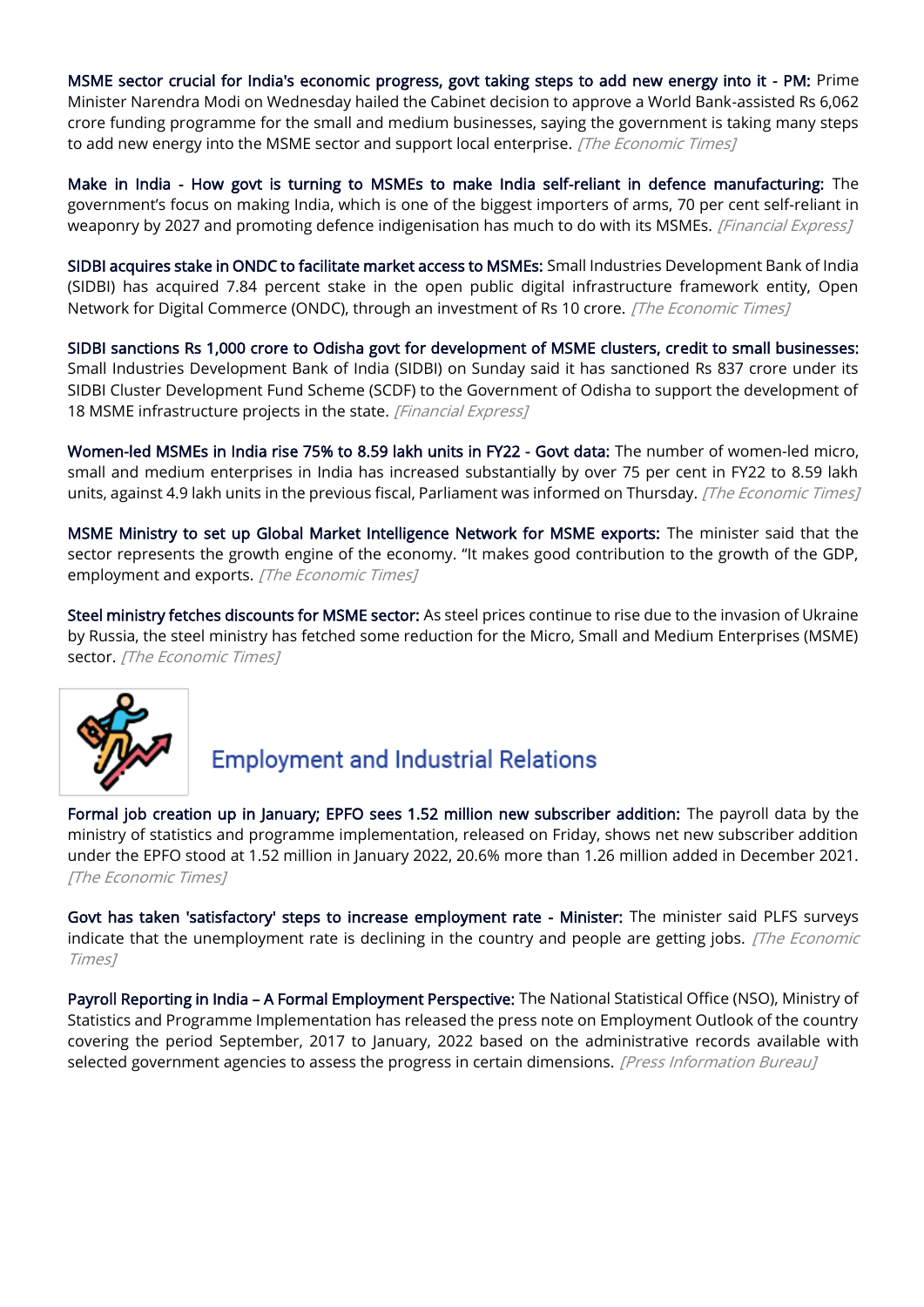

#### **Industrial Finance**

[Fintech platform CredAble disburses record \\$3 bn to 1,50,000 SMEs in 12 months:](https://www.financialexpress.com/industry/sme/msme-fin-fintech-platform-credable-disburses-record-3-bn-to-150000-smes-in-12-months/2476067/) The digital lending market is likely to grow from \$75 billion in 2018 to \$270 billion in the current year and \$350 billion in 2023, according to estimates from the Boston Consulting Group. [Financial Express]

[ADB, HSBC India sign a \\$100 million partial-guarantee program to promote micro loans:](https://economictimes.indiatimes.com/small-biz/trade/exports/insights/adb-hsbc-india-sign-a-100-million-partial-guarantee-program-to-promote-micro-loans/articleshow/90583782.cms) The Asian Development Bank and HSBC India will jointly create a \$100 million partial-guarantee program to support micro-borrowers and women-run microenterprises across India. [The Economic Times]

[About 5,200 companies with credit exposure of over Rs 5 cr declared as NPAs till Dec 2021 - MoS Finance:](https://economictimes.indiatimes.com/industry/banking/finance/banking/about-5200-companies-with-credit-exposure-of-over-rs-5-cr-declared-as-npas-till-dec-2021-mos-finance/articleshow/90494170.cms) The number of unique borrowers having aggregate credit exposure of Rs 5 crore and above, identified as companies, and classified as non-performing assets (NPA) stood at 5,231 as of December 31, 2021, Karad said in a written reply to the Lok Sabha. [The Economic Times]

['NPAs down to Rs 7.7 trn due to transparent recognition of stressed assets':](https://www.business-standard.com/article/economy-policy/npas-down-to-rs-7-7-trn-due-to-transparent-recognition-of-stressed-assets-122032901411_1.html) Gross NPAs have reduced to Rs 7.73 lakh crore as of December 31, 2021, against Rs 10.36 lakh crore as of March 31, 2018, due to transparent recognition of stressed assets, the government informed the Rajya Sabha on Tuesday. [Business Standard]

[Microfinance loan rises 10% to Rs 2.56 lakh crore - MFIN data:](https://economictimes.indiatimes.com/industry/banking/finance/microfinance-loan-rises-10-to-rs-2-56-lakh-crore-mfin-data/articleshow/90519562.cms) The microfinance loan portfolio of all lenders grew about 10% year-on-year to Rs 2.56 lakh crore at the end of December, 2021, compared with Rs 2.33 lakh crore a year back, data released by Microfinance Institutions Network (MFIN) showed. [The Economic Times]

[Public sector banks sufficiently capitalised, says MoS Finance Bhagwat K Karad:](https://economictimes.indiatimes.com/industry/banking/finance/banking/public-sector-banks-sufficiently-capitalised-says-mos-finance-bhagwat-k-karad/articleshow/90517191.cms) The government has infused capital amounting to Rs 2,86,043 crore in public sector banks (PSBs) during the last five years and they are sufficiently capitalised, Parliament was informed on Tuesday. [The Economic Times]



## **Technology and Innovation**

[IT hardware PLI - Only 2-3 of 14 firms likely to meet first-year targets:](https://economictimes.indiatimes.com/news/economy/policy/it-hardware-pli-only-2-3-of-14-firms-likely-to-meet-first-year-targets/articleshow/90529252.cms) Dell, among the global applicants, and Micromax, through Bhagwati Products Ltd, are likely to meet the first-year targets, several people aware of the matter told ET. Another person familiar said Dixon Technologies may also just "scrape through" to meet the first-year target. [The Economic Times]

[India's enterprise networking market grew at 13.6% YoY in](https://www.thehindubusinessline.com/info-tech/indias-enterprise-networking-market-grew-at-136-yoy-in-q4-2021-idc/article65273552.ece) Q4 2021 - IDC: India's networking market, which includes the ethernet switch, routers, and WLAN segments, witnessed a 13.6 per cent year-onr-year (YoY) growth in vendor revenues during Q4 of 2021 (October to December), according to a report by market intelligence company IDC. [The Hindu BusinessLine]

[Singapore-based e-commerce platform Shopee shuts India operations:](https://www.business-standard.com/article/companies/singapore-based-e-commerce-platform-shopee-shuts-india-operations-122032900018_1.html) Singapore-based e-commerce platform Shopee that launched in India only in December 2021 has decided to close operations in the country. [Business Standard<sub>1</sub>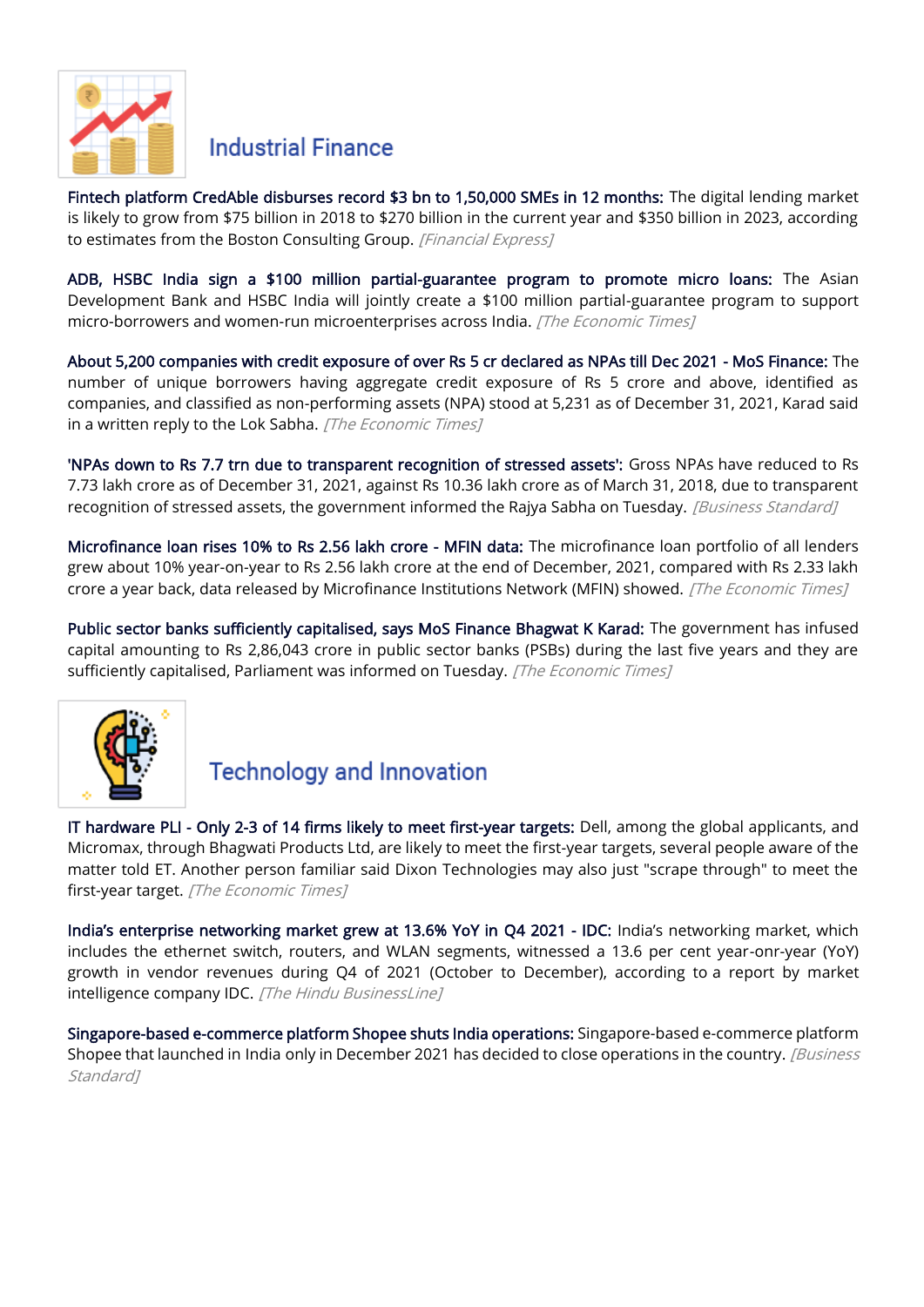

# Industrial Infrastructure, Clusters and SEZs

[J&K govt receives 4,226 proposals worth Rs 47,441 crore:](https://economictimes.indiatimes.com/news/india/jk-govt-receives-4226-proposals-worth-rs-47441-crore/articleshow/90518031.cms) The Jammu and Kashmir administration in January last year announced a new industrial developmental scheme with an outlay of Rs 28,400 crore to encourage new investment and take industrial development to the block level. [The Economic Times]

[421 infra projects show cost overruns of Rs 4.73 lakh cr:](https://economictimes.indiatimes.com/news/economy/infrastructure/421-infra-projects-show-cost-overruns-of-rs-4-73-lakh-cr/articleshow/90471260.cms) The Ministry of Statistics and Programme Implementation monitors infrastructure projects of Rs 150 crore and above. Of 1,565 such projects, 421 projects reported cost overruns and 647 projects were delayed. [The Economic Times]

[DPIIT reviews 374 high impact infra projects in FY22:](https://economictimes.indiatimes.com/news/economy/infrastructure/dpiit-reviews-374-high-impact-infra-projects-in-fy22/articleshow/90548513.cms) Since April 2021, PMG has organized 30 review meetings with nearly all state governments and central ministries…374 projects with a value of approximately Rs 17 lakh crore have been reviewed during these meetings," the DPIIT said in a statement. [The Economic Times]

[Over 800 projects worth Rs 5.48 lakh cr identified for implementation under Sagarmala programme - Shipping](https://economictimes.indiatimes.com/news/economy/infrastructure/over-800-projects-worth-rs-5-48-lakh-cr-identified-for-implementation-under-sagarmala-programme-shipping-minister/articleshow/90441934.cms)  [Minister:](https://economictimes.indiatimes.com/news/economy/infrastructure/over-800-projects-worth-rs-5-48-lakh-cr-identified-for-implementation-under-sagarmala-programme-shipping-minister/articleshow/90441934.cms) More than 800 projects at an estimated cost of around Rs 5.48 lakh crore have been identified for implementation as a part of the Sagarmala programme, Parliament was informed on Friday. In a written reply to the Lok Sabha. [The Economic Times]



### Sustainable Industrialisation

[Solar cells import jumps to USD 3,447 mn in April-Jan; maximum shipment from China:](https://economictimes.indiatimes.com/industry/renewables/solar-cells-import-jumps-to-usd-3447-mn-in-april-jan-maximum-shipment-from-china/articleshow/90576174.cms) Solar cells import rose to USD 3,447 million (around Rs 26,000 crore) during April-January 2021-22 as compared to USD 572 million in the previous financial year, Parliament was informed on Thursday. [The Economic Times]

[491 charging stations installed as on March 1 under FAME:](https://economictimes.indiatimes.com/industry/renewables/491-charging-stations-installed-as-on-march-1-under-fame/articleshow/90447152.cms) As per information received from the Ministry of Petroleum and Natural Gas, a total of 1,536 charging stations have been installed at oil marketing companies retail outlets in the country as of March 1. [The Economic Times]

[Exide announces Rs 6000 Cr investment in lithium-ion cell unit in Bengaluru:](https://economictimes.indiatimes.com/industry/renewables/exide-announces-investment-of-rs-6000-crore-in-karnataka/articleshow/90569891.cms) The battery maker has proposed one of India's largest giga factories for advanced cell chemistry technology. The company has sought 80 acres of land at Haraluru industrial area near the Bengaluru international airport. [The Economic Times]

[Gujarat gets India's first 'steel road':](https://economictimes.indiatimes.com/news/india/gujarat-gets-indias-first-steel-road-details-here/articleshow/90470791.cms) The Diamond City of India, Surat, has become the first in India to get a road that is made out of steel waste. [The Economic Times]



**Sectoral News** 

[Local manufacturing of 35 APIs started after PLI scheme - Mansukh Mandaviya:](https://www.business-standard.com/article/economy-policy/local-manufacturing-of-35-apis-started-after-pli-scheme-mansukh-mandaviya-122032901025_1.html) These 35 active pharmaceutical ingredients (APIs) are among the 53 APIs, for which India has 90 per cent import dependence. *[Business* Standard<sub>1</sub>

[Beginning 2023, India to start building nuclear power plants in 'fleet mode':](https://economictimes.indiatimes.com/industry/energy/power/beginning-2023-india-to-start-building-nuclear-power-plants-in-fleet-mode/articleshow/90470373.cms) With the first pour of concrete for a 700 MW atomic power plant in Karnataka's Kaiga scheduled in 2023, India is set to put in motion construction activities for 10 'fleet mode' nuclear reactors over the next three years. [The Economic Times]